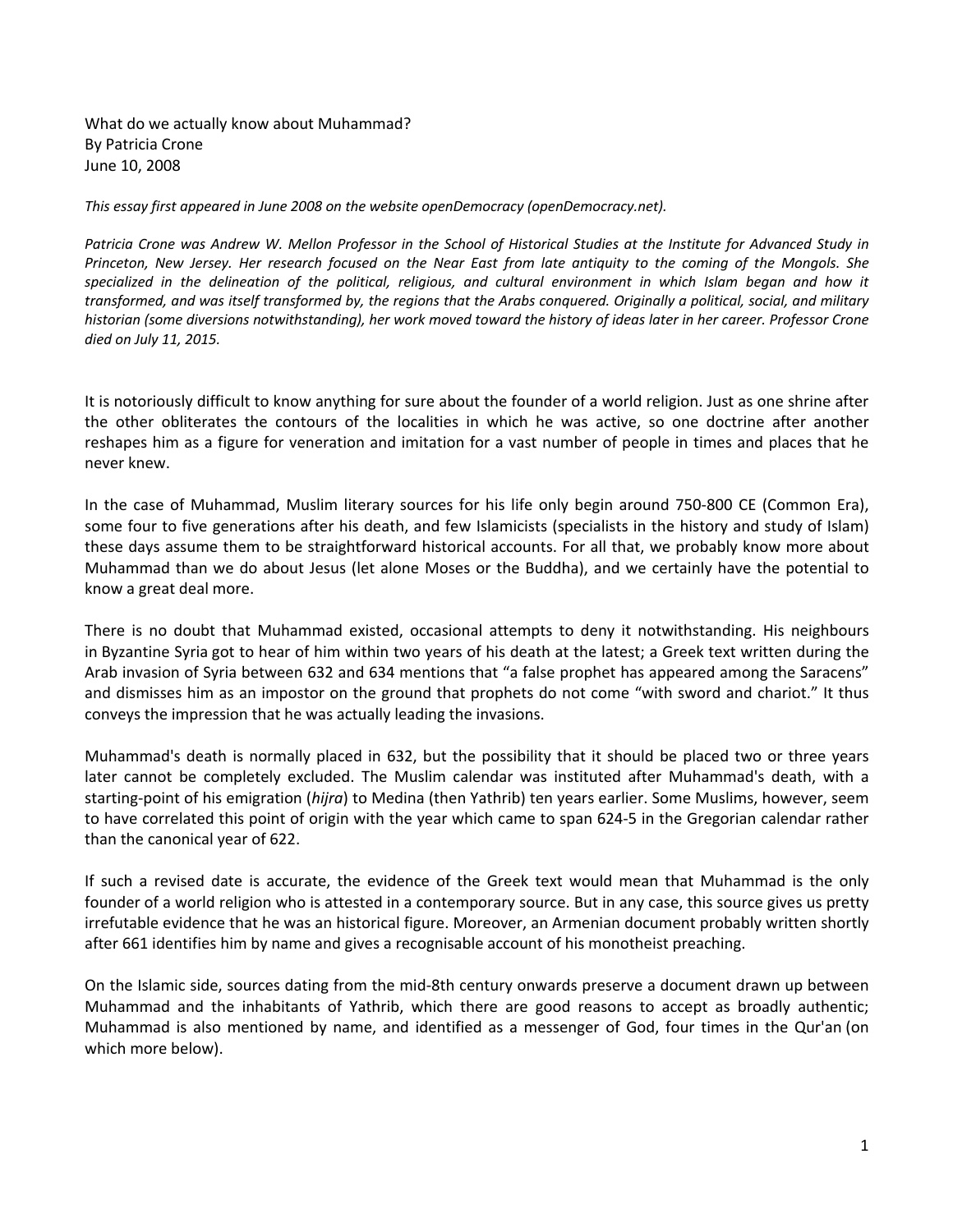True, on Arabic coins and inscriptions, and in papyri and other documentary evidence in the language, Muhammad only appears in the 680s, some fifty years after his death (whatever its exact date). This is the ground on which some, notably Yehuda D. Nevo and Judith Koren, have questioned his existence. But few would accept the implied premise that history has to be reconstructed on the sole basis of documentary evidence (i.e. information which has not been handed down from one generation to the next, but rather been inscribed on stone or metal or dug up from the ground and thus preserved in its original form). The evidence that a prophet was active among the Arabs in the early decades of the 7th century, on the eve of the Arab conquest of the Middle East, must be said to be exceptionally good.

Everything else about Muhammad is more uncertain, but we can still say a fair amount with reasonable assurance. Most importantly, we can be reasonably sure that the Qur'an is a collection of utterances that he made in the belief that they had been revealed to him by God. The book may not preserve all the messages he claimed to have received, and he is not responsible for the arrangement in which we have them. They were collected after his death – how long after is controversial. But that he uttered all or most of them is difficult to doubt. Those who deny the existence of an Arabian prophet dispute it, of course, but it causes too many problems with later evidence, and indeed with the Qur'an itself, for the attempt to be persuasive.

## **The text and the message**

For all that, the book is difficult to use as a historical source. The roots of this difficulty include unresolved questions about how it reached its classical form, and the fact that it still is not available in a scholarly edition. But they are also internal to the text. The earliest versions of the Qur'an offer only the consonantal skeleton of the text. No vowels are marked, and worse, there are no diacritical marks, so that many consonants can also be read in a number of ways.

Modern scholars usually assure themselves that since the Qur'an was recited from the start, we can rely on the oral tradition to supply us with the correct reading. But there is often considerable disagreement in the tradition – usually to do with vowelling, but sometimes involving consonants as well – over the correct way in which a word should be read. This rarely affects the overall meaning of the text, but it does affect the details which are so important for historical reconstruction.

In any case, with or without uncertainty over the reading, the Qur'an is often highly obscure. Sometimes it uses expressions that were unknown even to the earliest exegetes, or words that do not seem to fit entirely, though they can be made to fit more or less; sometimes it seems to give us fragments detached from a long-lost context; and the style is highly allusive.

One explanation for these features would be that the prophet formulated his message in the liturgical language current in the religious community in which he grew up, adapting and/or imitating ancient texts such as hymns, recitations, and prayers, which had been translated or adapted from another Semitic language in their turn. This idea has been explored in two German works, by Günter Lüling and Christoph Luxenberg, and there is much to be said for it. At the same time, however, both books are open to so many scholarly objections (notably amateurism in Luxenberg's case) that they cannot be said to have done the field much good.

The attempt to relate the linguistic and stylistic features of the Qur'an to those of earlier religious texts calls for a mastery of Semitic languages and literature that few today possess, and those who do so tend to work on other things. This is sensible, perhaps, given that the field has become highly charged politically.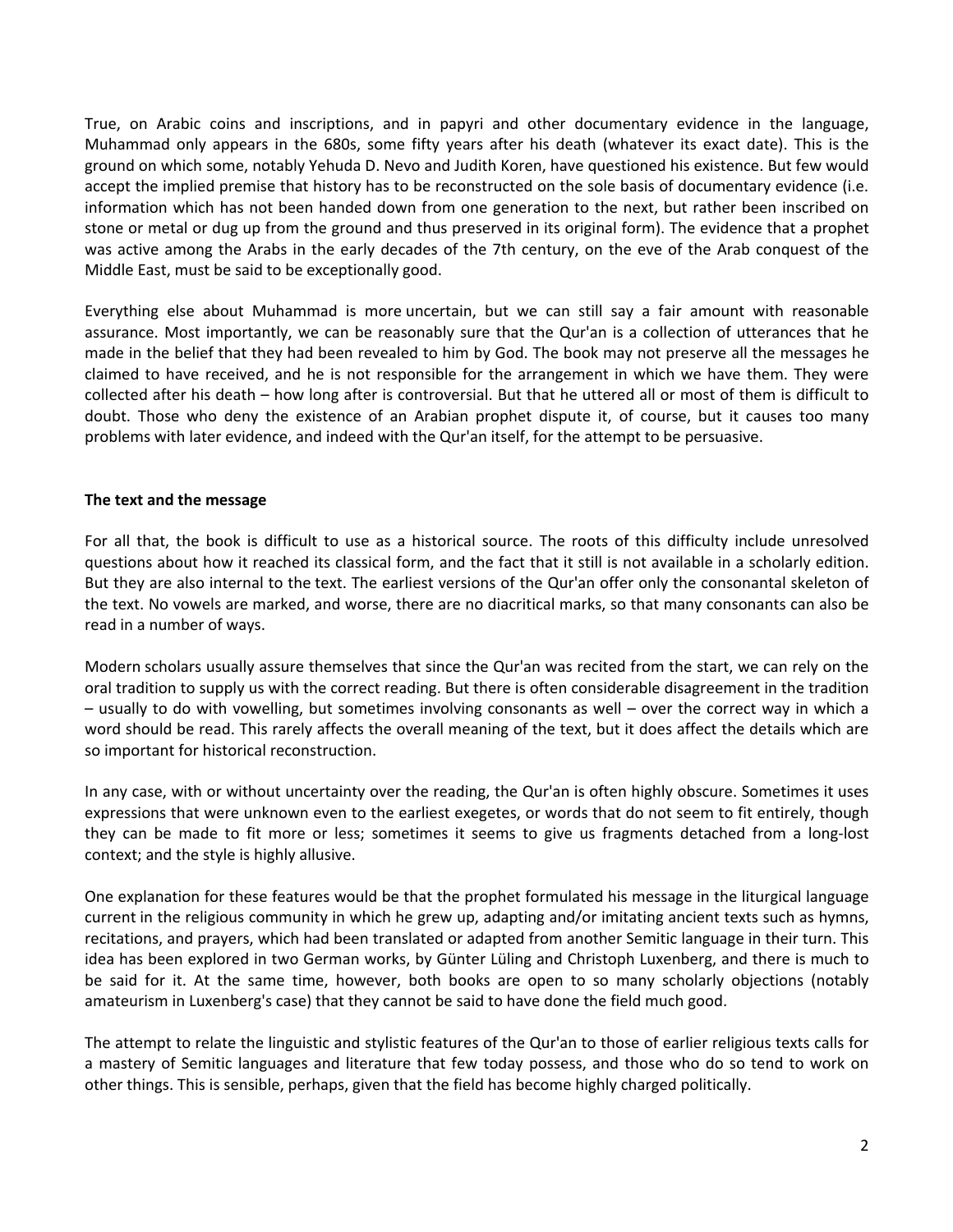Luxenberg's work is a case in point: it was picked up by the press and paraded in a sensationalist vein on the strength of what to a specialist was its worst idea – to instruct Muslims living in the west that they ought to become enlightened. Neither Muslims nor Islamicists were amused.

# **The inside story**

The Qur'an does not give us an account of the prophet's life. On the contrary: it does not show us the prophet from the outside at all, but rather takes us inside his head, where God is speaking to him, telling him what to preach, how to react to people who poke fun at him, what to say to his supporters, and so on. We see the world through his eyes, and the allusive style makes it difficult to follow what is going on.

Events are referred to, but not narrated; disagreements are debated without being explained; people and places are mentioned, but rarely named. Supporters are simply referred to as believers; opponents are condemned as unbelievers, polytheists, wrongdoers, hypocrites and the like, with only the barest information on who they were or what they said or did in concrete terms (rather as modern political ideologues will reduce their enemies to abstractions: revisionists, reactionaries, capitalist-roaders, terrorists). It could be, and sometimes seems to be, that the same people now appear under one label and then another.

One thing seems clear, however: all the parties in the Qur'an are monotheists worshipping the God of the Biblical tradition, and all are familiar – if rarely directly from the Bible itself – with Biblical concepts and stories. This is true even of the so-called polytheists, traditionally identified with Muhammad's tribe in Mecca. The Islamic tradition says that the members of this tribe, known as Quraysh, were believers in the God of Abraham whose monotheism had been corrupted by pagan elements; modern historians would be inclined to reverse the relationship and cast the pagan elements as older than the monotheism; but some kind of combination of Biblical-type monotheism and Arabian paganism is indeed what one encounters in the Qur'an.

The so-called polytheists believed in one creator God who ruled the world and whom one approached through prayer and ritual; in fact, like the anathematised ideological enemies of modern times, they seem to have originated in the same community as the people who denounced them. For a variety of doctrinal reasons, however, the tradition likes to stress the pagan side of the prophet's opponents, and one highly influential source in particular (Ibn al-Kalbi) casts them as naive worshippers of stones and idols of a type that may very well have existed in other parts of Arabia. For this reason, the secondary literature has tended to depict them as straightforward pagans too.

Some exegetes are considerably more sophisticated than Ibn al-Kalbi, and among modern historians G.R. Hawting stands out as the first to have shown that the people denounced as polytheists in the Qur'an are anything but straightforward pagans. The fact that the Qur'an seems to record a split in a monotheist community in Arabia can be expected to transform our understanding of how the new religion arose.

### **The prophet and the polytheists**

What then are the big issues dividing the prophet and his opponents? Two stand out. First, time and again he accuses the polytheists of the same crime as the Christians – deification of lesser beings. The Christians elevated Jesus to divine status (though some of them were believers); the polytheists elevated the angels to the same status and compounded their error by casting them (or some of them) as females; and just as the Christians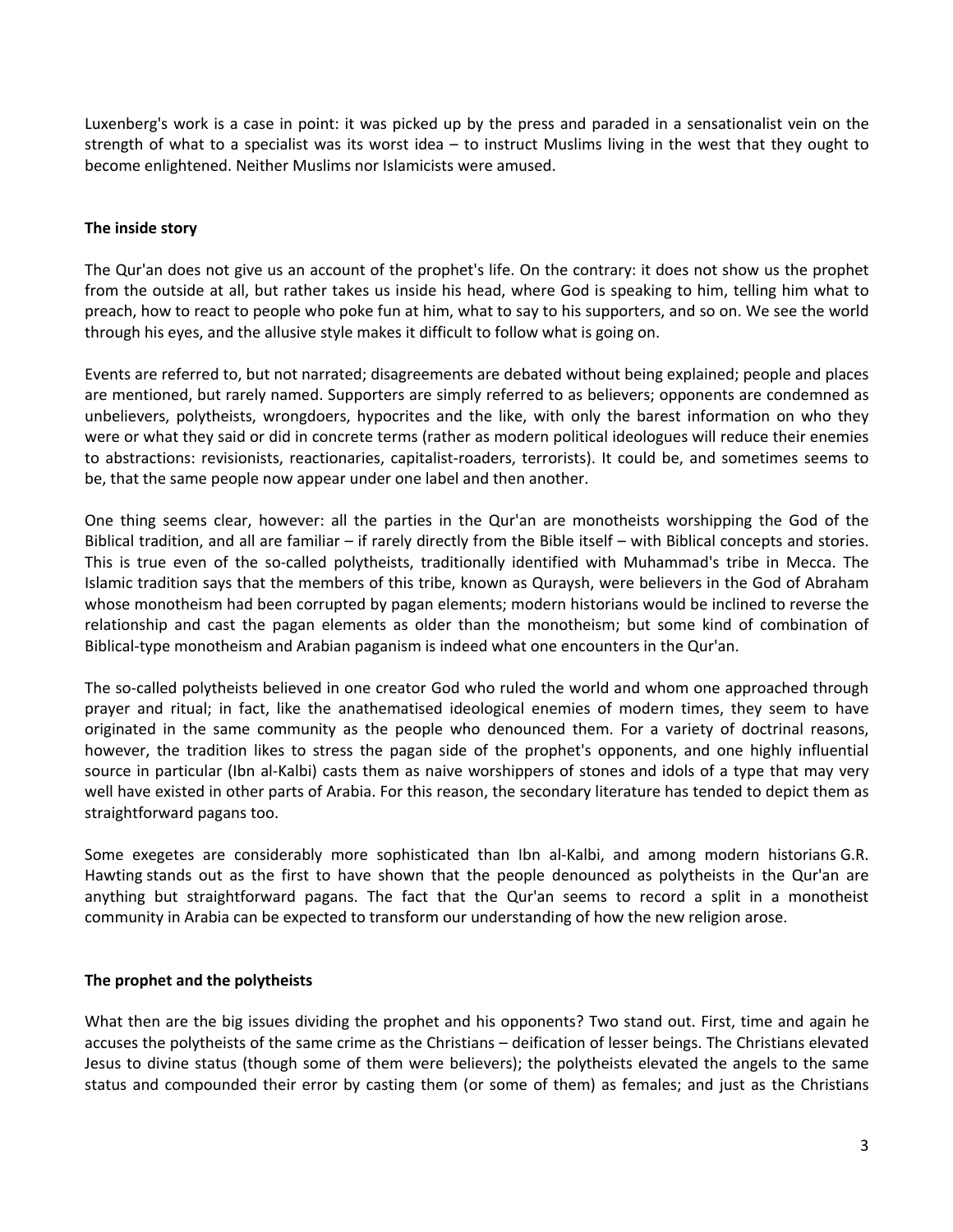identified Jesus as the son of God, so the polytheists called the angels sons and daughters of God, apparently implying some sort of identity of essence.

The polytheists further claimed that the angels (or deities, as they are also called) were intercessors who enabled them to approach God, a well-known argument by late antique monotheists who retained their ancestral gods by identifying them as angels. For Christians also saw the angels as intercessors, and the prophet was of the same view: his polemics arise entirely from the fact that the pagan angels are seen as manifestations of God himself rather than his servants. The prophet responds by endlessly affirming that God is one and alone, without children or anyone else sharing in his divinity.

The second bone of contention between the prophet and his opponents was the resurrection. Some doubted its reality, others denied it outright, still others rejected the idea of afterlife altogether. The hardliners appear to have come from the ranks of the Jews and/or Christians rather than – or in addition to – the polytheists; or perhaps the so-called polytheists were actually Jews or Christians of some local kind. In any case, the hardliners convey the impression of having made their appearance quite recently, and again people of the same type are attested on the Greek (and Syriac) side of the fence.

The prophet responds by repeatedly rehearsing arguments in favour of the resurrection of the type familiar from the Christian tradition, insisting that people will be raised up for judgment. He adds that the judgment is coming soon, in the form of some local disaster such as those which overtook earlier communities (e.g. Lot's) and/or a universal conflagration. His opponents tease him, asking him why it does not seem to be happening; he persists. At some point the confrontation turns violent and the book is filled with calls to arms, with much fighting over a sanctuary.

By then it is clear that there has been an emigration (*hijra*), though the event itself is not described, and there is some legislation for the new community. Throughout the book there is also much acrimonious debate about the credentials of the prophet himself. But God's unity, the reality of the resurrection and judgment, and the imminence of violent punishment are by far the most important themes, reiterated in most of the *sura* (chapters of the Qur'an).

In sum, not only do we know that a prophet was active among the Arabs in the early decades of the 7th century, we also have a fair idea of what he preached. Non-Islamicists may therefore conclude that the historians' complaint that they know so little about him is mere professional grumpiness. But on one issue it is unquestionably more. This is a big problem to do with Arabia.

# **A question of geography**

The inhabitants of the Byzantine and Persian empires wrote about the northern and the southern ends of the peninsula, from where we also have numerous inscriptions; but the middle was *terra incognita*. This is precisely where the Islamic tradition places Muhammad's career. We do not know what was going on there, except insofar as the Islamic tradition tells us.

It yields no literature to which we can relate the Qur'an – excepting poetry, for which we are again dependent on the Islamic tradition and which is in any case so different in character that it does not throw much light on the book. Not a single source outside Arabia mentions Mecca before the conquests, and not one displays any sign of recognition or tells us what was known about it when it appears in the sources thereafter. That there was a place called Mecca where Mecca is today may well be true; that it had a pagan sanctuary is perfectly plausible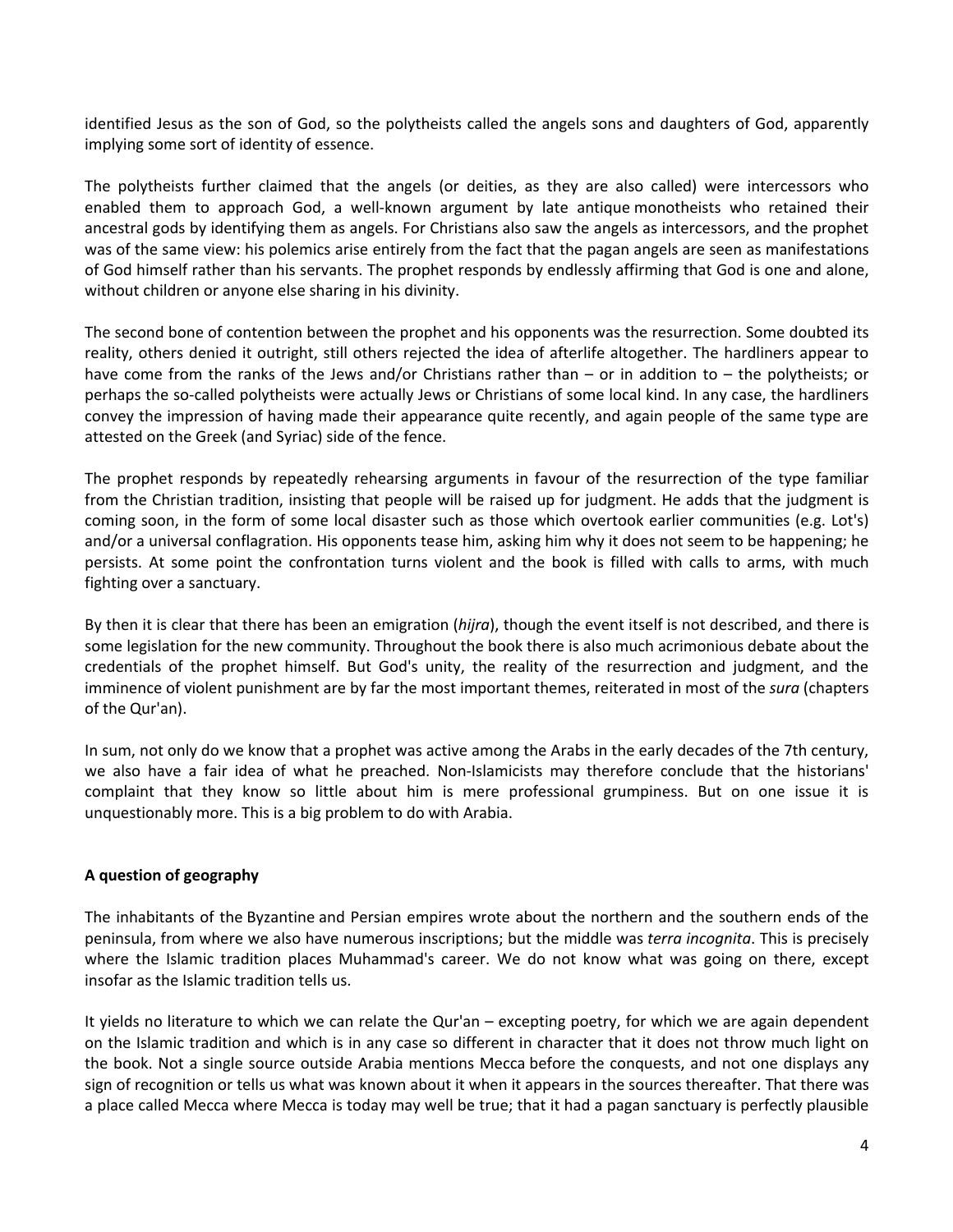(Arabia was full of sanctuaries), and it could well have belonged to a tribe called the Quraysh. But we know nothing about the place with anything approaching reasonable certainty. In sum, we have no context for the prophet and his message.

It is difficult not to suspect that the tradition places the prophet's career in Mecca for the same reason that it insists that he was illiterate: the only way he could have acquired his knowledge of all the things that God had previously told the Jews and the Christians was by revelation from God himself. Mecca was virgin territory; it had neither Jewish nor Christian communities.

The suspicion that the location is doctrinally inspired is reinforced by the fact that the Qur'an describes the polytheist opponents as agriculturalists who cultivated wheat, grapes, olives, and date palms. Wheat, grapes and olives are the three staples of the Mediterranean; date palms take us southwards, but Mecca was not suitable for any kind of agriculture, and one could not possibly have produced olives there.

In addition, the Qur'an twice describes its opponents as living in the site of a vanished nation, that is to say a town destroyed by God for its sins. There were many such ruined sites in northwest Arabia. The prophet frequently tells his opponents to consider their significance and on one occasion remarks, with reference to the remains of Lot's people, that "you pass by them in the morning and in the evening." This takes us to somewhere in the Dead Sea region. Respect for the traditional account has prevailed to such an extent among modern historians that the first two points have passed unnoticed until quite recently, while the third has been ignored. The exegetes said that the Quraysh passed by Lot's remains on their annual journeys to Syria, but the only way in which one can pass by a place in the morning and the evening is evidently by living somewhere in the vicinity.

The annual journeys invoked by the exegetes were trading journeys. All the sources say that the Quraysh traded in southern Syria, many say that they traded in Yemen too, and some add Iraq and Ethiopia to their destinations. They are described as trading primarily in leather goods, woolen clothing, and other items of mostly pastoralist origin, as well as perfume (not south Arabian frankincense or Indian luxury goods, as used to be thought). Their caravan trade has been invoked to explain the familiarity with Biblical and para-Biblical material which is so marked a feature of the Qur'an, but this goes well beyond what traders would be likely to pick up on annual journeys. There is no doubt, however, that one way or the other a trading community is involved in the rise of Islam, though it is not clear how it relates to that of the agriculturalists of the Qur'an. On all this there is much to be said, if not yet with any certainty.

# **Three sources of evidence**

The biggest problem facing scholars of the rise of Islam is identifying the context in which the prophet worked. What was he reacting to, and why was the rest of Arabia so responsive to his message? We stand a good chance of making headway, for we are nowhere near having exploited to the full our three main types of evidence – the traditions associated with the prophet (primarily the *hadith*), the Qur'an itself, and (a new source of enormous promise) archaeology.

The first is the most difficult to handle; this overwhelmingly takes the form of *hadith* – short reports (sometimes just a line or two) recording what an early figure, such as a companion of the prophet or Muhammad himself, said or did on a particular occasion, prefixed by a chain of transmitters. (Nowadays, *hadith* almost always means *hadith* from Muhammad himself.) Most of the early sources for the prophet's life, as also for the period of his immediate successors, consist of *hadith* in some arrangement or other.